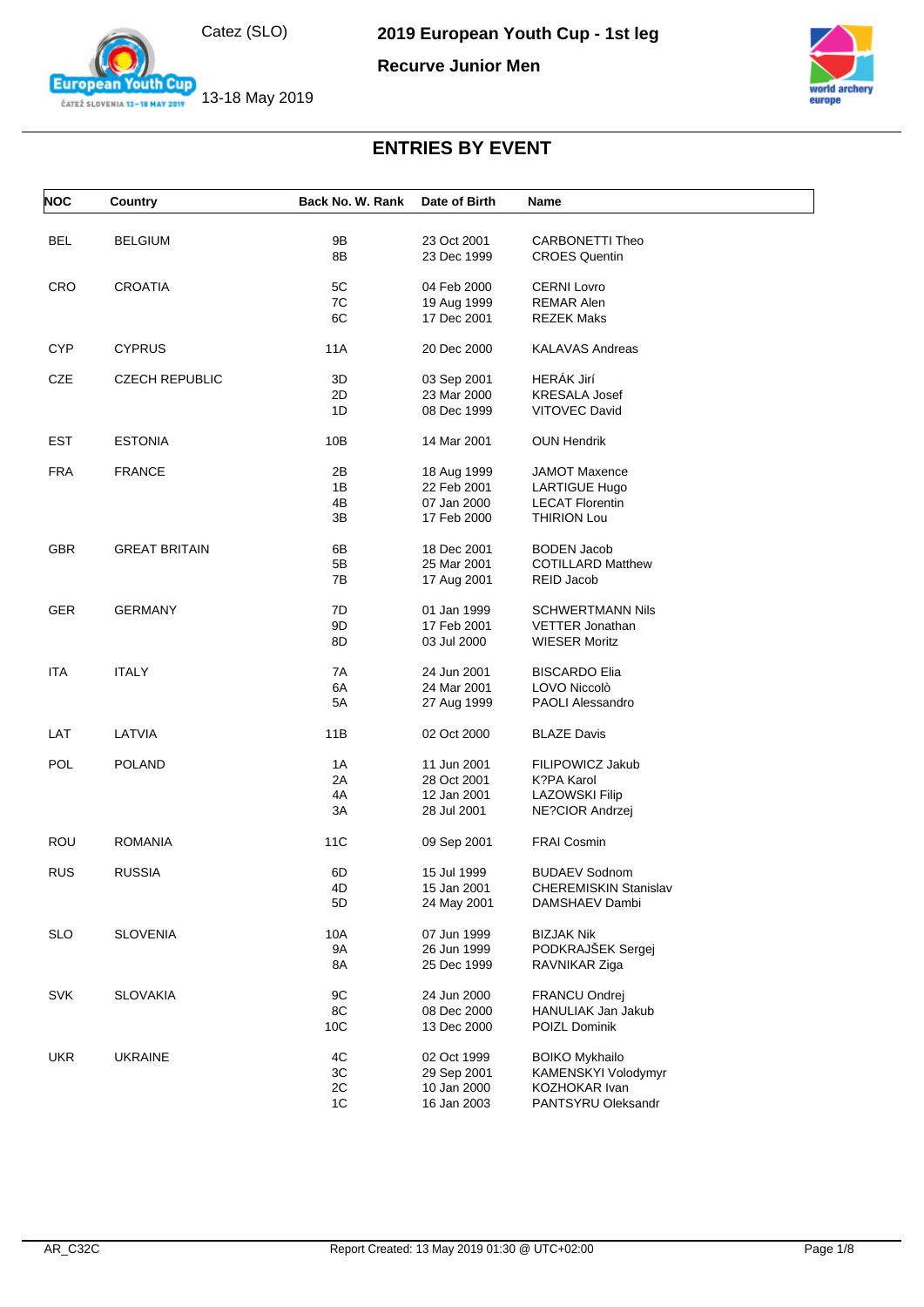

**European Youth Cup** ČATEŽ SLOVENIA 13-18 MAY 2019

**Recurve Junior Women**



| <b>NOC</b> | Country              | Back No. W. Rank | Date of Birth | <b>Name</b>                 |
|------------|----------------------|------------------|---------------|-----------------------------|
|            |                      |                  |               |                             |
| AZE        | AZERBAIJAN           | 19B              | 02 May 2000   | GASIMOVA Ozay               |
| <b>EST</b> | <b>ESTONIA</b>       | 19A              | 10 Aug 2000   | <b>LILIENTHAL Triinu</b>    |
|            |                      | <b>18A</b>       | 06 Mar 2000   | POLLUMAE Alexandra          |
| <b>FIN</b> | <b>FINLAND</b>       | 19C              | 23 Apr 2001   | <b>RUUSKANEN Aleksandra</b> |
| <b>FRA</b> | <b>FRANCE</b>        | 20C              | 13 Jul 2000   | <b>KACZMARECK Elodie</b>    |
| <b>GBR</b> | <b>GREAT BRITAIN</b> | 17A              | 04 Jun 2001   | <b>BURDETT Nicole</b>       |
|            |                      | 16A              | 06 May 2001   | <b>CASTLE Sophie</b>        |
|            |                      | 15A              | 23 Feb 2001   | <b>HUGHES Heather</b>       |
|            |                      | 14A              | 24 May 2001   | PAUL Ruby                   |
| <b>GER</b> | <b>GERMANY</b>       | 18B              | 05 Jan 1999   | <b>TARTLER Elisa</b>        |
| <b>ITA</b> | <b>ITALY</b>         | 20 <sub>B</sub>  | 04 Mar 2001   | <b>HERVAT Karen</b>         |
| <b>POL</b> | <b>POLAND</b>        | 14B              | 05 Mar 2001   | <b>JURASZ Karolina</b>      |
|            |                      | 17B              | 24 Sep 1999   | <b>KOCAJ Marlena</b>        |
|            |                      | 16B              | 26 May 1999   | NAPLOSZEK Kamila            |
|            |                      | 15B              | 21 Jun 2001   | <b>WYKA Melania</b>         |
| <b>RUS</b> | <b>RUSSIA</b>        | 14D              | 12 Oct 2000   | <b>BIRIUKOVA Ekaterina</b>  |
|            |                      | 15D              | 16 Jan 1999   | <b>BUDAEVA Ariuna</b>       |
|            |                      | 17D              | 30 Nov 2001   | <b>KHARITONOVA Viktoria</b> |
|            |                      | 16D              | 28 Aug 2000   | MAKHMUDOVA Nurinisso        |
| <b>SLO</b> | <b>SLOVENIA</b>      | 20A              | 25 Jul 2001   | <b>FERS Spela</b>           |
| <b>SVK</b> | <b>SLOVAKIA</b>      | 18C              | 07 Sep 2001   | <b>BARANKOVA Denisa</b>     |
| <b>UKR</b> | <b>UKRAINE</b>       | 17C              | 07 Oct 2002   | NAUMOVA Zhanna              |
|            |                      | 16C              | 20 Apr 2000   | SIKALO Yelyzaveta           |
|            |                      | 15C              | 08 Jul 2001   | <b>TRETIAKOVA Iryna</b>     |
|            |                      | 14C              | 20 Sep 2001   | <b>VYKHROVA Anna</b>        |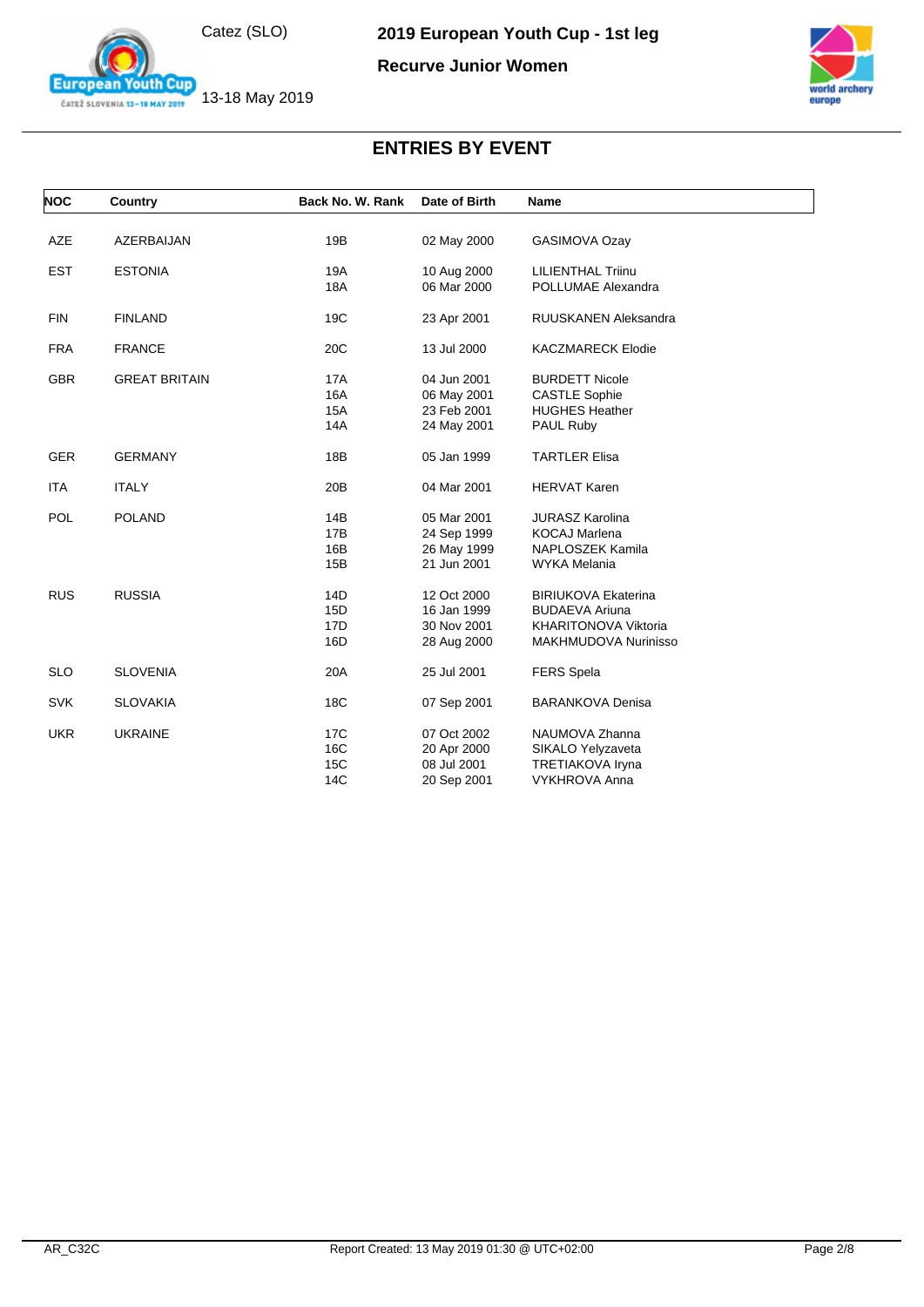







**European Youth Cup** 



| <b>NOC</b> | Country              | Back No. W. Rank | Date of Birth              | Name                                    |
|------------|----------------------|------------------|----------------------------|-----------------------------------------|
| <b>BUL</b> | <b>BULGARIA</b>      | 10A              | 28 Aug 2002                | <b>BANCHEV Ivan</b>                     |
|            |                      |                  |                            |                                         |
| <b>CRO</b> | <b>CROATIA</b>       | 10B              | 04 Dec 2004                | <b>SULIK Leo</b>                        |
| <b>CYP</b> | <b>CYPRUS</b>        | 5C               | 20 Jan 2002                | <b>CHRISTODOULIDES Andreas</b>          |
|            |                      | 7C               | 29 Jul 2002                | <b>LEONIDA Leonidas</b>                 |
|            |                      | 6C               | 03 Apr 2004                | <b>MYLONAS Nikolas</b>                  |
| DEN        | <b>DENMARK</b>       | 8D               | 02 Aug 2003                | <b>CHRISTENSEN Christian Brendstrup</b> |
| <b>FRA</b> | <b>FRANCE</b>        | 8C               | 03 Jan 2003                | <b>BERNARDI Nicolas</b>                 |
|            |                      | 10C              | 03 Jan 2002                | <b>LAMART Gauthier</b>                  |
|            |                      | 9C               | 25 Jan 2002                | <b>VUILLIN Christophe</b>               |
| GBR        | <b>GREAT BRITAIN</b> | 7A               | 31 May 2004                | <b>SPENCER-NICE Riley</b>               |
|            |                      | 5A               | 17 Sep 2004                | <b>SUSCA Thomas</b>                     |
|            |                      | 8A               | 21 Jun 2002                | <b>THOMPSON Dan</b>                     |
|            |                      | 6A               | 29 May 2002                | <b>WOODGATE James</b>                   |
|            |                      |                  |                            |                                         |
| <b>GER</b> | <b>GERMANY</b>       | 5Β               | 03 Dec 2003                | <b>LINKE Erik</b>                       |
|            |                      | 7B               | 23 Mar 2003                | <b>MERKEL Domenic</b>                   |
|            |                      | 6В               | 04 Jul 2003                | <b>SCHILP Flavio</b>                    |
| <b>GRE</b> | <b>GREECE</b>        | 10 <sub>D</sub>  | 16 Nov 2004                | <b>CHRISTOPOULOS Antonios</b>           |
| IRI        | IR IRAN              | 8Β               | 19 Jan 2003                | RAJABI Mohammadmatin                    |
|            |                      | 9Β               | 28 May 2003                | SHIRGHOLAMI Amir Ali                    |
| ITA        | <b>ITALY</b>         | 4B               | 11 Oct 2002                | <b>BALSAMO Matteo</b>                   |
|            |                      | 1B               | 20 Jun 2002                | <b>FABRIZZI Federico</b>                |
|            |                      | 3B               |                            | <b>GREGORI Francesco</b>                |
|            |                      | 2Β               | 29 May 2002<br>11 Apr 2002 | <b>MANGERINI Alessio</b>                |
|            |                      |                  |                            |                                         |
| LAT        | LATVIA               | 11A              | 19 Oct 2006                | <b>SERGEJEVS Romans</b>                 |
| POL        | <b>POLAND</b>        | 4D               | 23 Sep 2002                | CHOJECKI Mi?osz                         |
|            |                      | 2D               | 15 Oct 2003                | <b>KUPCZAK Konrad</b>                   |
|            |                      | 1D               | 28 Aug 2003                | RYTLEWSKI Michal                        |
|            |                      | 3D               | 10 Jan 2003                | <b>TRZOPEK Marek</b>                    |
| <b>ROU</b> | <b>ROMANIA</b>       | 7D               | 08 Apr 2003                | <b>BUZILA-BALAS Tudor</b>               |
|            |                      | 6D               | 04 May 2005                | <b>TANASESCU Flavius</b>                |
|            |                      | 5D               | 17 Jul 2003                | <b>TIMPU Mario</b>                      |
| <b>RUS</b> | <b>RUSSIA</b>        | 2C               | 09 Jul 2003                | DORZHIEV Bato                           |
|            |                      | 1C               | 15 Jan 2002                | MAKHMUDOV Mukhibullo                    |
|            |                      | 4C               | 12 Jun 2002                | <b>OSOROV Buianto</b>                   |
|            |                      | ЗC               | 01 Nov 2002                | <b>VALIKOV Mikhail</b>                  |
|            |                      |                  |                            |                                         |
| <b>SLO</b> | <b>SLOVENIA</b>      | 9D               | 11 Sep 2002                | <b>JAGER Matic</b>                      |
| <b>SMR</b> | <b>SAN MARINO</b>    | 9A               | 05 Aug 2002                | <b>TURA Leonardo</b>                    |
| SUI        | SWITZERLAND          | 11B              | 14 Feb 2002                | <b>CHABIN Keziah</b>                    |
| <b>SVK</b> | <b>SLOVAKIA</b>      | 11C              | 11 Apr 2003                | <b>MACHAN Maros</b>                     |
| <b>UKR</b> | <b>UKRAINE</b>       | 4A               | 15 Mar 2002                | <b>BORYK Maksym</b>                     |
|            |                      | 1A               | 21 Jun 2003                | <b>KOSTYK Stefan</b>                    |
|            |                      | 2A               | 02 Mar 2002                | <b>SLIPETS Ostap</b>                    |
|            |                      | 3A               | 22 Feb 2003                | SMIRNOV Oleksii                         |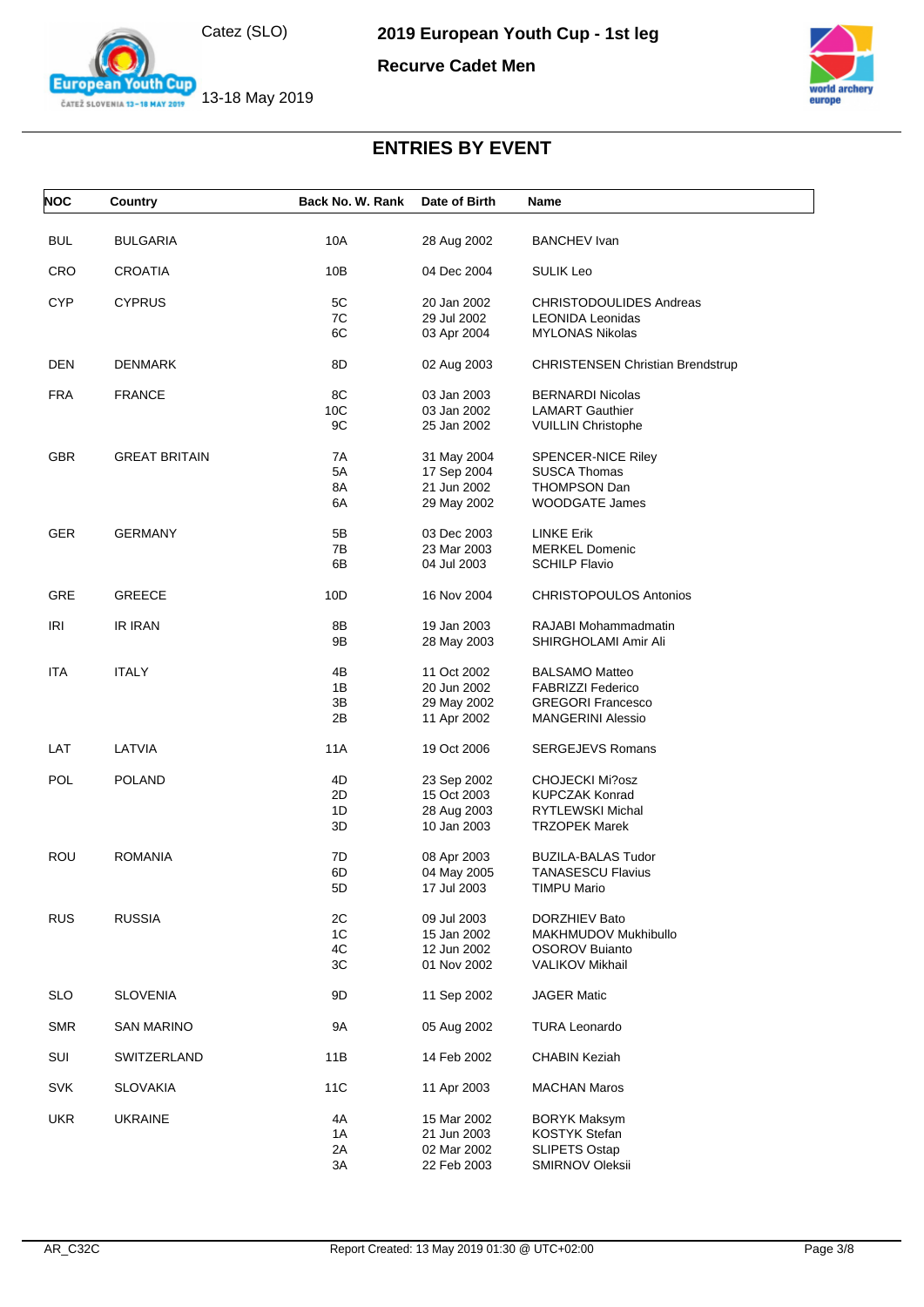

**European Youth Cup** ČATEŽ SLOVENIA 13-18 MAY 2019

**2019 European Youth Cup - 1st leg**





| <b>NOC</b> | Country               | Back No. W. Rank | Date of Birth | <b>Name</b>                      |
|------------|-----------------------|------------------|---------------|----------------------------------|
|            |                       |                  |               |                                  |
| <b>CRO</b> | <b>CROATIA</b>        | 16D              | 27 Apr 2004   | <b>HARAMIJA Laura</b>            |
|            |                       | 14D              | 12 Nov 2002   | <b>KOVACIC Tihana</b>            |
|            |                       | 13D              | 09 Sep 2002   | <b>MOCINIC Paula</b>             |
|            |                       | 15D              | 19 Mar 2004   | RAIMUND Erika                    |
| CZE        | <b>CZECH REPUBLIC</b> | 18B              | 11 Aug 2003   | LETTLOVA Nikola                  |
|            |                       | 17B              | 17 Jul 2003   | NOVOTNA Eliska                   |
|            |                       | 19B              | 27 Aug 2002   | VENHUDOVA Aneta                  |
| <b>FRA</b> | <b>FRANCE</b>         | 18A              | 07 May 2002   | MASSERET Julia                   |
|            |                       | 17A              | 01 Jan 2002   | RICHARD Melodie                  |
|            |                       | 19A              | 24 May 2002   | <b>TREVES Aurelia</b>            |
| <b>GBR</b> | <b>GREAT BRITAIN</b>  | 20 <sub>B</sub>  | 22 Jan 2004   | COLAIACOVO Shaimaa               |
|            |                       | 21B              | 07 Mar 2005   | <b>HEALEY Penny</b>              |
|            |                       |                  |               |                                  |
| <b>GER</b> | GERMANY               | 14B              | 27 Feb 2003   | <b>BLEIBEL Jennifer-Chiara</b>   |
|            |                       | 16B              | 18 Mar 2003   | <b>IDENSEN Elina</b>             |
|            |                       | 13B              | 29 Sep 2002   | <b>REINCKE Sarah</b>             |
|            |                       | 15B              | 28 Nov 2003   | <b>REISENWEBER Clea</b>          |
| <b>GRE</b> | <b>GREECE</b>         | 20 <sub>C</sub>  | 13 Mar 2004   | NANOU Lida                       |
|            |                       | 21C              | 16 Apr 2003   | PAPADOPOULOU Dimitra             |
| ITA        | <b>ITALY</b>          | 19C              | 24 May 2004   | <b>LANDI Ginevra</b>             |
|            |                       | 18C              | 01 Apr 2002   | ROLANDO Aiko                     |
|            |                       | 17C              | 18 Oct 2003   | <b>ROSSI</b> Giulia              |
| <b>POL</b> | <b>POLAND</b>         | 16A              | 30 Aug 2002   | <b>FERENS Anna</b>               |
|            |                       | 14A              | 17 May 2003   | PLAZA Klaudia                    |
|            |                       | 15A              | 15 Mar 2003   |                                  |
|            |                       | 13A              |               | WESOLOWSKA Lucja<br>ZAJ?C Sylwia |
|            |                       |                  | 01 Sep 2002   |                                  |
| ROU        | ROMANIA               | 17D              | 19 Jul 2002   | FECIORU Ilinca Andreea           |
|            |                       | 19D              | 09 Apr 2003   | <b>FORRAY Alexandra</b>          |
|            |                       | 18D              | 10 Mar 2003   | SIMINIUC Denisa                  |
| <b>RUS</b> | <b>RUSSIA</b>         | 22A              | 15 Aug 2002   | <b>BUDAZHAPOVA Tuiana</b>        |
|            |                       | 20A              | 20 Aug 2003   | <b>KRIKUNOVA Polina</b>          |
|            |                       | 21A              | 07 Nov 2003   | RENZHINA Evgeniia                |
| <b>SLO</b> | SLOVENIA              | 22B              | 30 Nov 2004   | <b>VELKOVA Mia</b>               |
| <b>SVK</b> | SLOVAKIA              | 22C              | 06 Jan 2004   | <b>BENDÍKOVÁ Elena</b>           |
| <b>UKR</b> | <b>UKRAINE</b>        | 16C              | 12 Feb 2002   | DIDYCH Orysia                    |
|            |                       | 13C              | 08 Mar 2003   | <b>ILLIASH Varvara</b>           |
|            |                       | 14C              | 23 Apr 2003   | SHUBKINA Olha                    |
|            |                       | 15C              | 03 Sep 2002   | ZHUK Polina                      |
|            |                       |                  |               |                                  |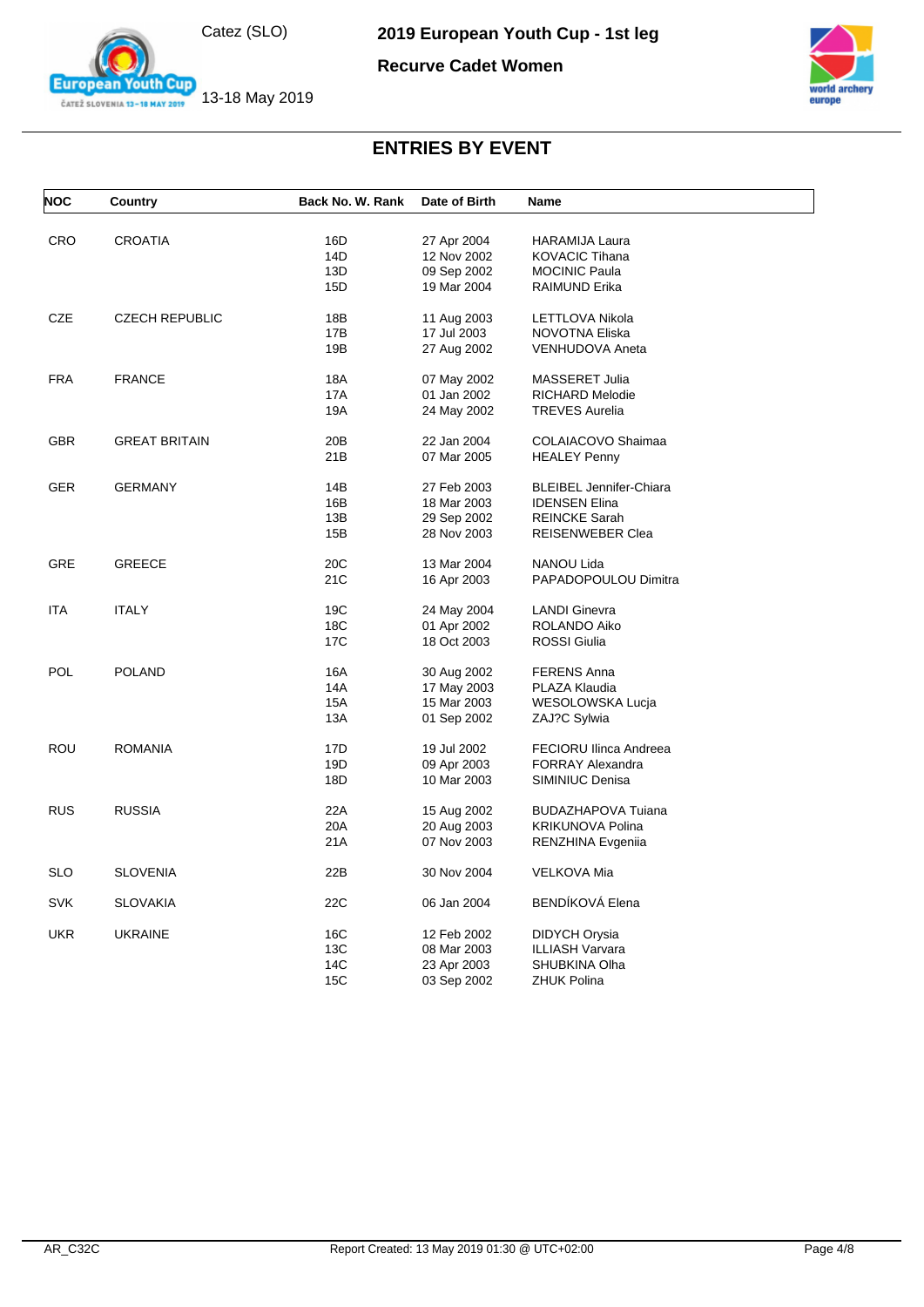

**European Youth Cup** ČATEŽ SLOVENIA 13-18 MAY 2019

**2019 European Youth Cup - 1st leg**

**Compound Junior Men**



| <b>NOC</b> | Country            | Back No. W. Rank  | Date of Birth                             | Name                                                              |
|------------|--------------------|-------------------|-------------------------------------------|-------------------------------------------------------------------|
| <b>DEN</b> | <b>DENMARK</b>     | 29C<br>28C        | 25 Oct 2000<br>19 Mar 1999                | KAA Helge Vølund Tømmerholt<br><b>OLSEN Simon</b>                 |
| <b>EST</b> | <b>ESTONIA</b>     | 30 <sub>B</sub>   | 05 Mar 2001                               | <b>JAATMA Robin</b>                                               |
| <b>GRE</b> | <b>GREECE</b>      | 30C               | 23 Mar 2001                               | ANASTASIADIS Panteleimon                                          |
| <b>ITA</b> | <b>ITALY</b>       | 30A<br>29A<br>28A | 08 Jul 1999<br>04 Aug 2002<br>23 Aug 1999 | <b>BOGGIATTO Alex</b><br>DE ANGELI Valentino<br><b>PINNA Luca</b> |
| <b>RUS</b> | <b>RUSSIA</b>      | 29D<br>28D        | 15 Feb 2000<br>22 Apr 2001                | EFIMOV Roman<br>SHENKHOROV Sergei                                 |
| SUI        | <b>SWITZERLAND</b> | 29B<br>28B        | 11 Apr 2000<br>17 Feb 2001                | <b>VALLARO Andrea</b><br><b>VARONE Justin</b>                     |
| <b>SVK</b> | <b>SLOVAKIA</b>    | 30 <sub>D</sub>   | 06 Mar 2001                               | <b>KUBICEK Libor</b>                                              |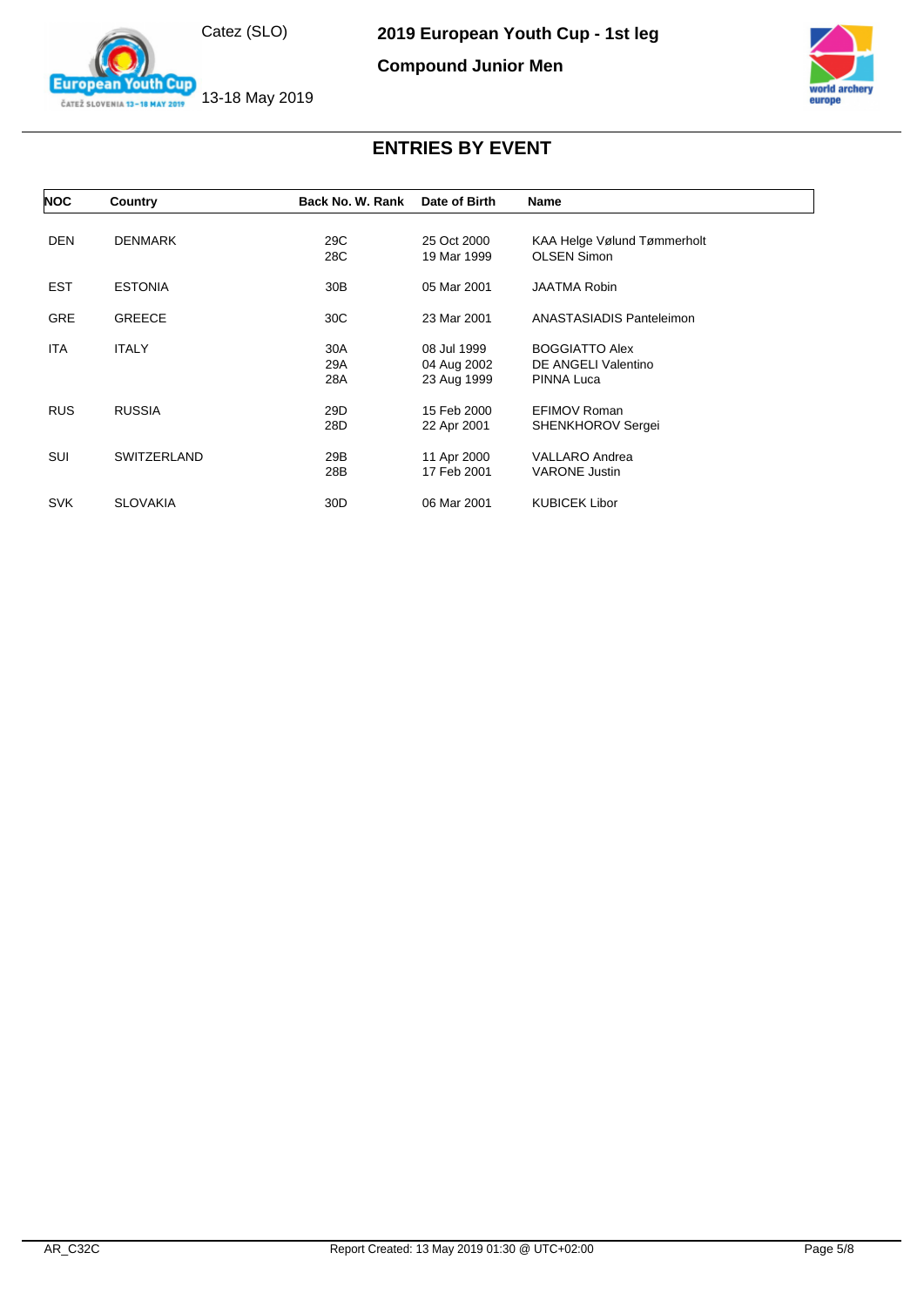

**European Youth Cup** ČATEŽ SLOVENIA 13-18 MAY 2019

#### **Compound Junior Women**



| <b>NOC</b> | Country               | Back No. W. Rank  | Date of Birth                             | <b>Name</b>                                                                  |
|------------|-----------------------|-------------------|-------------------------------------------|------------------------------------------------------------------------------|
|            |                       |                   |                                           |                                                                              |
| <b>CRO</b> | <b>CROATIA</b>        | 24D               | 07 Aug 2001                               | <b>MLINARIC Amanda</b>                                                       |
| <b>CZE</b> | <b>CZECH REPUBLIC</b> | 26C               | 18 Aug 2000                               | ZIKMUNDOVA Martina                                                           |
| <b>EST</b> | <b>ESTONIA</b>        | 24C<br>25C        | 19 Jul 1999<br>12 Mar 2001                | <b>JAATMA Lisell</b><br>LIPPAND Hanna Liina                                  |
| <b>FRA</b> | <b>FRANCE</b>         | 24B               | 03 Apr 2000                               | <b>GRANDJEAN Lola</b>                                                        |
| ITA        | <b>ITALY</b>          | 26B               | 10 Aug 1999                               | <b>GRILLI Eleonora</b>                                                       |
| <b>RUS</b> | <b>RUSSIA</b>         | 25D               | 25 Jun 1999                               | <b>KNYAZEVA Elizaveta</b>                                                    |
| SUI        | <b>SWITZERLAND</b>    | 25B               | 20 Jul 2000                               | <b>HUNSPERGER Janine</b>                                                     |
| <b>UKR</b> | <b>UKRAINE</b>        | 24A<br>26A<br>25A | 24 Jan 2000<br>23 Mar 2002<br>24 Mar 2000 | <b>HRABIK Oleksandra</b><br>KARELI Yelyzaveta<br><b>KRASNITSKA Anastasia</b> |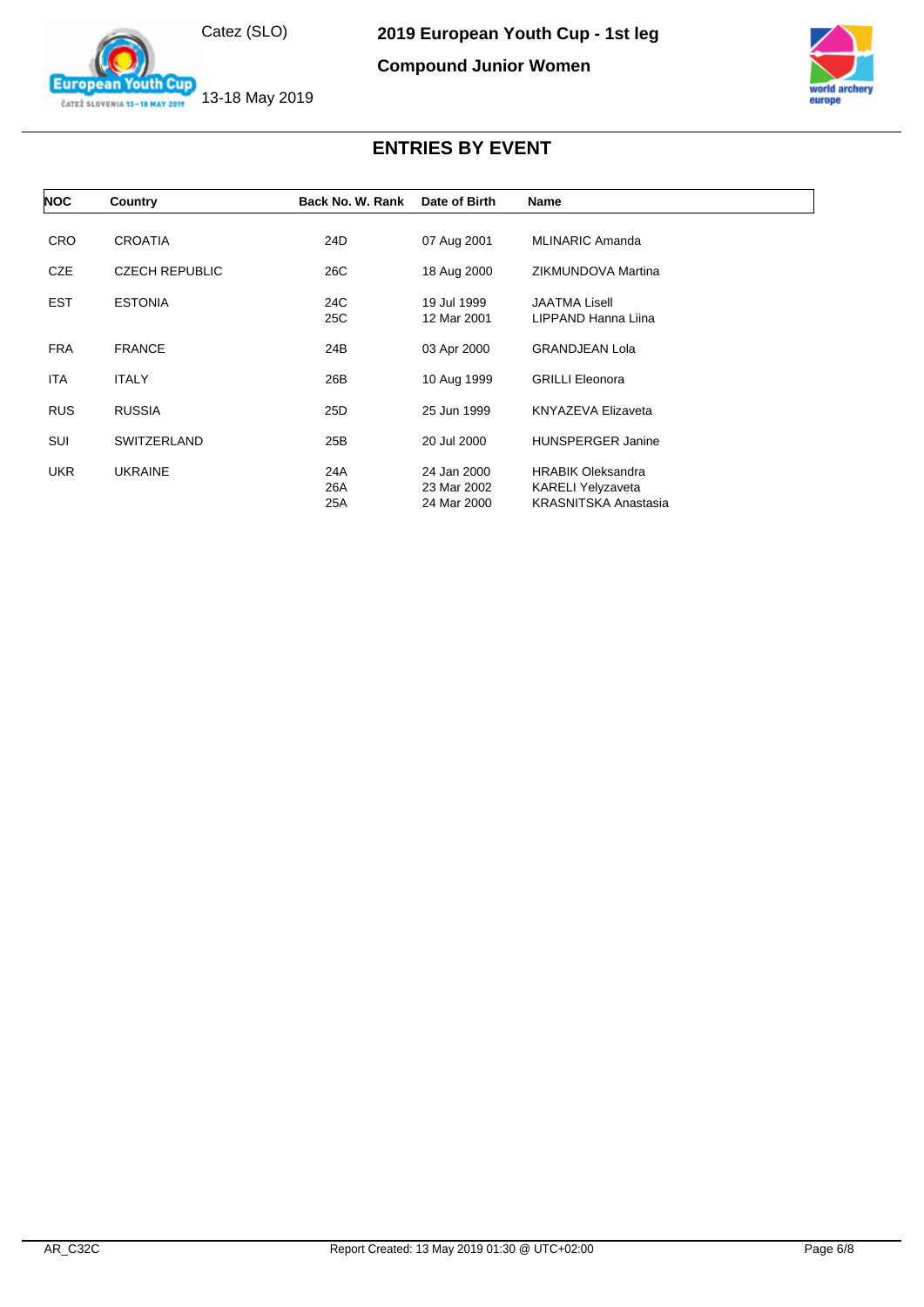Catez (SLO)





13-18 May 2019 ČATEŽ SLOVENIA 13-18 MAY 2019

**European Youth Cup** 

| <b>NOC</b> | Country              | Back No. W. Rank | Date of Birth | <b>Name</b>                    |
|------------|----------------------|------------------|---------------|--------------------------------|
|            |                      |                  |               |                                |
| <b>CRO</b> | <b>CROATIA</b>       | 28D              | 04 Dec 2004   | <b>CURIC Mihael</b>            |
| <b>DEN</b> | <b>DENMARK</b>       | 30C              | 06 Nov 2003   | <b>ANDERSEN Rasmus Bramsen</b> |
| <b>GBR</b> | <b>GREAT BRITAIN</b> | 28B              | 17 Jan 2002   | <b>THOMAS Nathan</b>           |
| <b>ITA</b> | <b>ITALY</b>         | 29B              | 28 Jan 2002   | <b>BRUNELLO Antonio</b>        |
| <b>RUS</b> | <b>RUSSIA</b>        | 29C              | 15 Apr 2003   | <b>KOSENKOV Daniil</b>         |
| <b>SLO</b> | <b>SLOVENIA</b>      | 28A              | 18 Jan 2004   | <b>BRENK Aljaz Matija</b>      |
|            |                      | 30A              | 13 Jan 2002   | GODESA Matej                   |
|            |                      | 28C              | 04 Aug 2003   | GODESA Miha                    |
|            |                      | 29A              | 29 Dec 2003   | <b>JEVSNIK Tim</b>             |
| <b>SVK</b> | <b>SLOVAKIA</b>      | 30 <sub>B</sub>  | 13 Feb 2006   | <b>SEDIVY Simon</b>            |